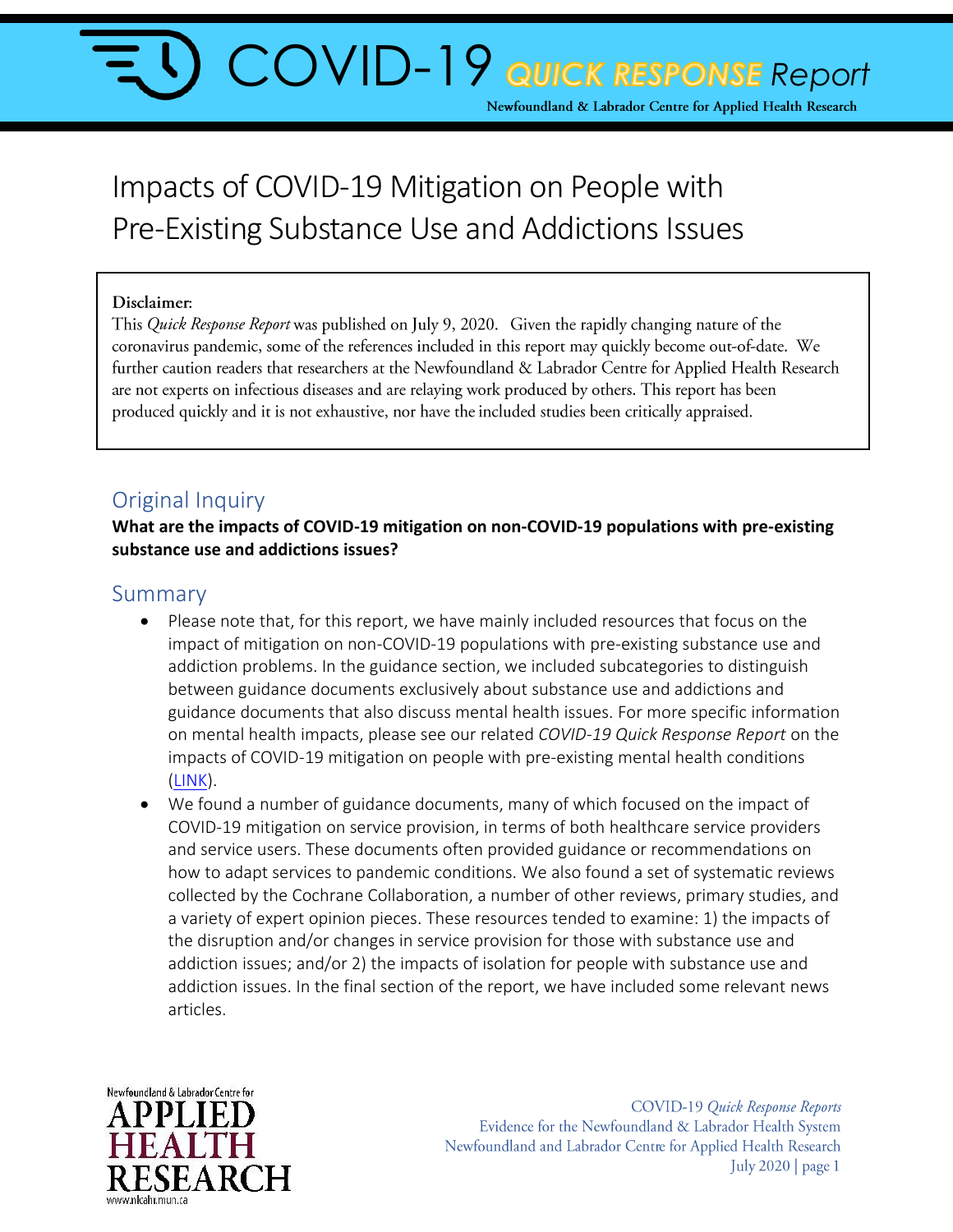## Guidance Documents

#### Focus on substance use and addictions Issues

Public Health Agency of Canada. Health Canada toolkit: COVID-19 and substance use. Modified June 15, 2020. [\(LINK\)](https://www.canada.ca/en/health-canada/services/substance-use/toolkit-substance-use-covid-19.html)

 "...provides information to: support health care providers to understand their options in providing care for their patients who use drugs during the pandemic [and] help people who use drugs learn about services they may be able to access through a health care provider."

Government of the UK. COVID-19: Guidance for commissioners and providers of services for people who use drugs or alcohol. Updated May 29, 2020. [\(LINK\)](https://www.gov.uk/government/publications/covid-19-guidance-for-commissioners-and-providers-of-services-for-people-who-use-drugs-or-alcohol/covid-19-guidance-for-commissioners-and-providers-of-services-for-people-who-use-drugs-or-alcohol)

Canadian Research Initiative in Substance Misuse. Telemedicine support for addiction services. May 15, 2020. [\(LINK\)](https://crism.ca/wp-content/uploads/2020/05/CRISM-National-Rapid-Guidance-Telemedicine-V1.pdf)

 "The purpose of this guidance document is to support healthcare providers to deliver telemedicine for addiction services during the COVID-19 pandemic. This document is intended to provide general guidance related to telemedicine focused on covering OAT [Opioid Agonist Therapy] and other addiction-related pharmacological treatments."

CDC. Coronavirus Disease 2019 (COVID-19): Interim Guidance for Syringe Services Programs. Page last reviewed: May 15, 2020. [\(LINK\)](https://www.cdc.gov/coronavirus/2019-ncov/php/syringe-service-programs.html)

 "This guidance describes actions for jurisdictional public health authorities, as well as SSPs [Syringe Service Program], to support the health and well-being of their staff and the clientele they serve."

Government of the UK. COVID-19: Information on stopping drinking for people dependent on alcohol. May 7, 2020. [\(LINK\)](https://www.gov.uk/government/publications/covid-19-information-on-stopping-drinking-for-people-dependent-on-alcohol/covid-19-information-on-stopping-drinking-for-people-dependent-on-alcohol)

Government of NB. Coronavirus (COVID-19): Helpful information on substance use during the COVID-19 pandemic. April 13, 2020. [\(LINK\)](https://www2.gnb.ca/content/dam/gnb/Departments/h-s/pdf/Informationforsubstance.pdf)

- "Individuals who use substances often have a weakened immune system along with other conditions that place them at greater risk of getting COVID-19 infection. The following information can help increase safety during this pandemic."
- The information targets those experiencing alcohol use disorder and opioid use disorders, or other substance use disorders.

The National Health Service, UK. Clinical Guide for the management of people with alcohol dependence during the coronavirus pandemic. April 8, 2020. [\(LINK\)](https://www.england.nhs.uk/coronavirus/wp-content/uploads/sites/52/2020/04/C0157-Specialty-guide_-Alcohol-Dependence-and-coronavirus_8-April.pdf)

 "Patients with alcohol dependence are a vulnerable group due to the high prevalence of co-morbid physical and mental health problems, both related to and independent of their alcohol use disorder. Due to the minimal provision of alcohol teams, identification and management will need to be undertaken by general staff."

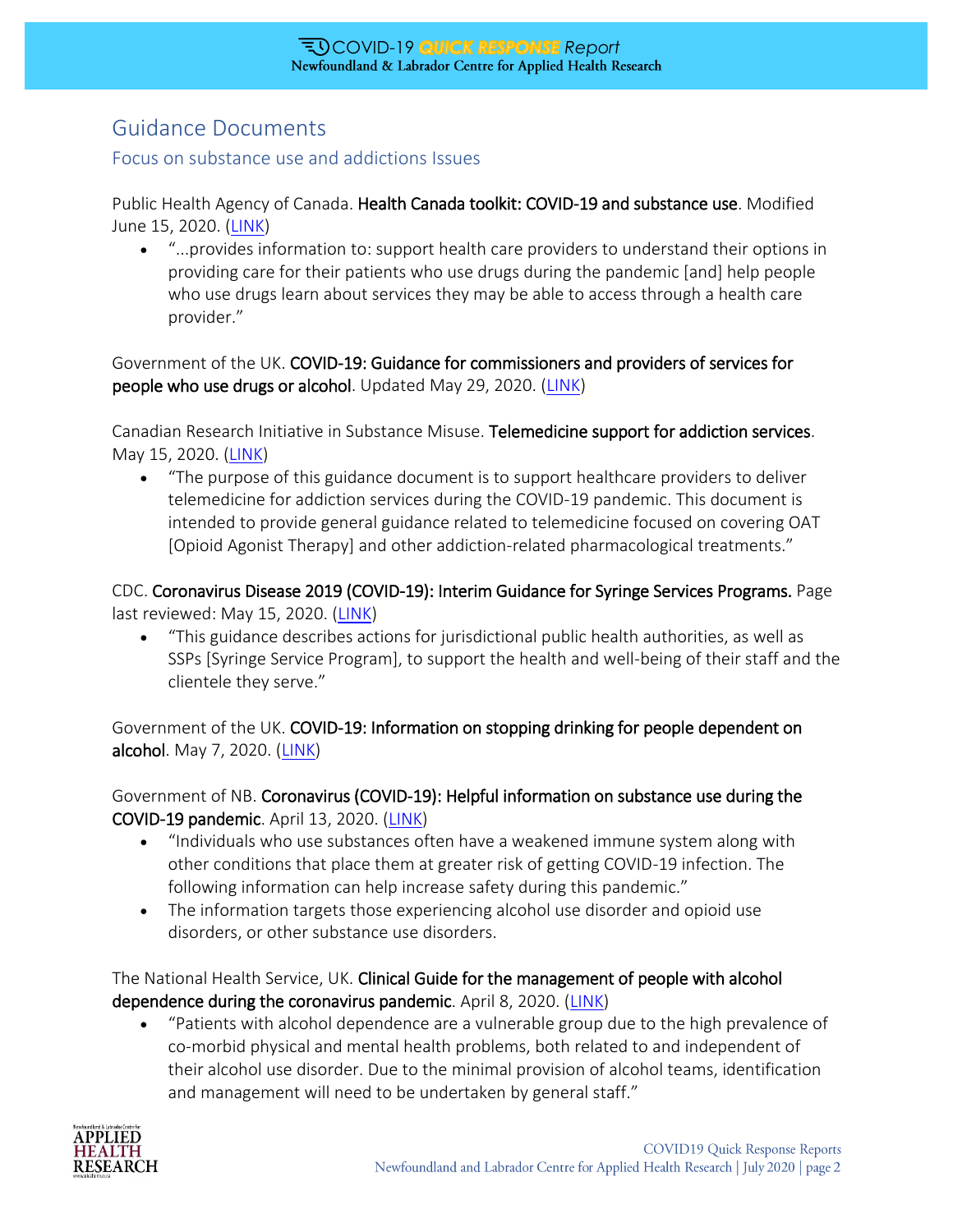Lists categories of people with alcohol dependence to consider, things to consider when planning your local response, and information about safeguarding.

Substance Abuse and Mental Health Services Administration. Considerations for Crisis Centers and Clinicians in Managing the Treatment of Alcohol or Benzodiazepine Withdrawal during the COVID-19 Epidemic. March 19, 2020. [\(LINK\)](https://www.samhsa.gov/sites/default/files/considerations-crisis-centers-clinicians-treatment-alcohol-benzodiazepine-withdrawal.pdf)

- Related Document:
	- o Substance Abuse and Mental Health Services Administration. Considerations for Outpatient Mental and Substance Use Disorder Treatment Settings. 2020.[\(LINK\)](https://www.samhsa.gov/sites/default/files/considerations-outpatient-mental-substance-use-disorder-treatment-settings.pdf)

British Columbia Centre on Substance Use. Risk mitigation in the context of dual public health emergencies. March, 2020. [\(LINK\)](https://www.bccsu.ca/wp-content/uploads/2020/04/Risk-Mitigation-in-the-Context-of-Dual-Public-Health-Emergencies-v1.5.pdf)

- "These guidelines are not intended for treatment of substance use disorders but rather to support individuals with substance use disorders to self-isolate or social distance and avoid risk to themselves or others."
- "This guidance aims to support individuals who may be at increased risk of overdose, withdrawal, craving, and other harms related to their substance use."

BC Centre for Disease Control. People who use substances. 2020. [\(LINK\)](http://www.bccdc.ca/health-info/diseases-conditions/covid-19/priority-populations/people-who-use-substances)

Canadian Centre on Substance Use and Addiction. Methamphetamine, the respiratory system and COVID-19. 2020. [\(LINK\)](https://www.ccsa.ca/sites/default/files/2020-05/CCSA-COVID-19-Methamphetamine-Respiratory-System-Report-2020-en_0.pdf)

 Outlines potential health risks and complications that can be associated with using methamphetamine during the COVID-19 pandemic. It is intended to be a resource for those working with and providing services for people who use substances.

European Monitoring Centre for Drugs and Drug Addictions. COVID-19 and people who use drugs. 2020. [\(LINK\)](https://www.emcdda.europa.eu/publications/topic-overviews/covid-19-and-people-who-use-drugs)

United Kingdom's Royal College of Psychiatrists. COVID-19 - Working with vulnerable people. 2020. [\(LINK\)](https://www.rcpsych.ac.uk/about-us/responding-to-covid-19/responding-to-covid-19-guidance-for-clinicians/community-and-inpatient-services/covid-19-working-with-vulnerable-patients)

- This document outlines considerations for those working with vulnerable people during COVID-19. Relevant sections include "People who use drugs" and "People with alcohol dependence."
- Related Document:
	- o Royal College of Psychiatrists. COVID-19: Change packages. 2020. [\(LINK\)](https://www.rcpsych.ac.uk/improving-care/nccmh/covid-19-mental-health-improvement-network/change-packages)

World Health Organization. Alcohol and COVID-19: What you need to know. 2020. [\(LINK\)](https://www.euro.who.int/__data/assets/pdf_file/0010/437608/Alcohol-and-COVID-19-what-you-need-to-know.pdf)

#### Focus on both substance use/addictions *and* mental health issues

Ministry of Health, New Zealand. COVID-19: Mental health and addiction providers. Last updated June 29, 2020. [\(LINK\)](https://www.health.govt.nz/our-work/diseases-and-conditions/covid-19-novel-coronavirus/covid-19-resources-health-professionals/covid-19-mental-health-and-addiction-providers)

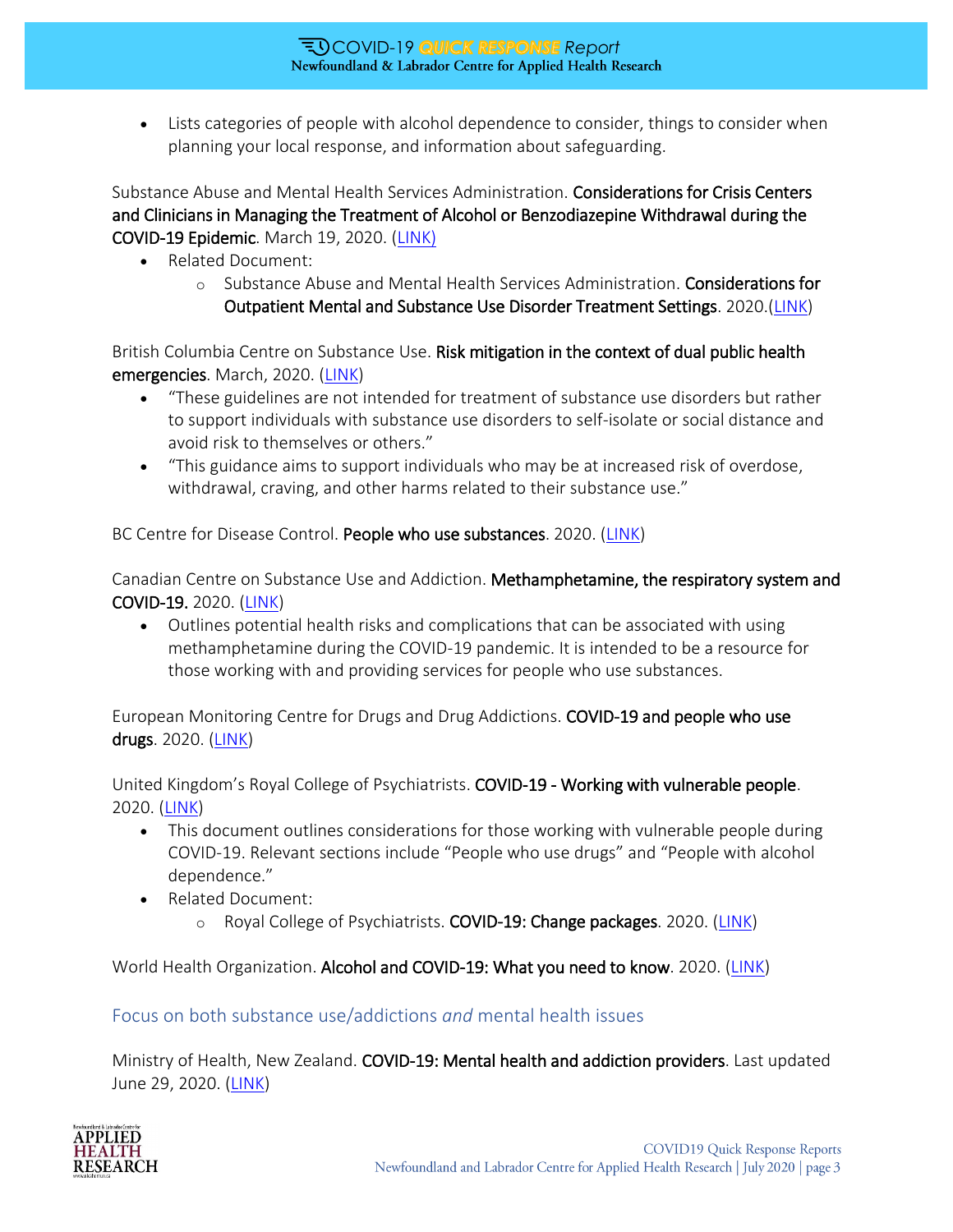Canadian Mental Health Association. Policy Brief COVID-19 and Mental Health: Heading off an Echo Pandemic. June 25, 2020. [\(LINK\)](https://cmha.ca/wp-content/uploads/2020/06/EN_COVID-19-Policy-Brief.pdf)

 "The aim of this policy brief on mental health and COVID-19 is to: Raise awareness about gaps in the response to COVID-19 in relation to mental health problems and mental illnesses, including problematic substance use and addictions; Share public policy recommendations that will protect the mental health of all people in Canada, including people with lived experience of mental illness and addictions, both immediately and in the "recovery phase" of COVID-19."

United Nations Inter-Agency Standing Committee. Guidance: Operational considerations for multi-sectoral mental health and psychosocial support programmes during the COVID-19 pandemic. June 25, 2020. [\(LINK\)](https://interagencystandingcommittee.org/iasc-reference-group-mental-health-and-psychosocial-support-emergency-settings/iasc-guidance)

American Psychiatric Association (APA). Practice guidance for COVID-19. Updated May 27, 2020. [\(LINK\)](https://www.psychiatry.org/psychiatrists/covid-19-coronavirus/practice-guidance-for-covid-19)

- Related documents:
	- $\circ$  APA. Coronavirus and mental health: Taking care of ourselves during infectious disease outbreaks. February 19, 2020. [\(LINK\)](https://www.psychiatry.org/news-room/apa-blogs/apa-blog/2020/02/coronavirus-and-mental-health-taking-care-of-ourselves-during-infectious-disease-outbreaks)
	- o APA. Guidance on admittance, discharge, of psychiatric patients during COVID-19. 2020. [\(LINK\)](https://www.psychiatry.org/File%20Library/Psychiatrists/APA-Guidance-Admittance-Discharge-of-Patients-COVID-19.pdf)
	- $\circ$  APA. COVID-19 pandemic guidance document: Opening your practise during COVID-19. 2020. [\(LINK\)](https://www.psychiatry.org/File%20Library/Psychiatrists/APA-Guidance-Opening-Practice-COVID-19.pdf)
	- $\circ$  Centre for the Study of Traumatic Stress. Taking care of patients during the Coronavirus outbreak: A guide for psychiatrists. 2020. [\(LINK\)](https://www.humanitarianlibrary.org/sites/default/files/2020/05/CSTS_FS_Taking_Care_of_Patients_During_Coronavirus_Outbreak_A_Guide_for_Psychiatrists_03_03_2020.pdf)

Ontario Centre for Addictions and Mental Health. Mental health and the COVID-19 pandemic. Last updated May 20, 2020. [\(LINK\)](https://www.camh.ca/en/health-info/mental-health-and-covid-19)

 "It is normal to feel anxious and afraid while we deal with the effects of this pandemic. We know this situation is stressful for everyone; people living with mental illness and addictions may be finding it especially difficult to cope. If you or someone you know is struggling, the resources on this site are here to support you."

Ontario Ministry of Health. COVID-19 Guidance: Mental Health and Addictions Service Providers in Community Settings. May 9, 2020. [\(LINK\)](http://www.health.gov.on.ca/en/pro/programs/publichealth/coronavirus/docs/2019_MHAS_Community_guidance.pdf)

 "All MHA service providers in community settings are encouraged to implement a system for virtual and/or telephone delivery of services (including individual and group sessions) to replace in-person encounters, when and where possible. If virtual and/or telephone delivery of services cannot occur, care and treatment approaches should be adapted so that organizations can continue to provide services while maintaining physical distancing."

U. S. A. Substance Abuse and Mental Health Services Administration. Considerations for the Care and Treatment of Mental and Substance Use Disorders in the COVID-19. Revised May 7, 2020. [\(LINK\)](https://www.samhsa.gov/sites/default/files/considerations-care-treatment-mental-substance-use-disorders-covid19.pdf)

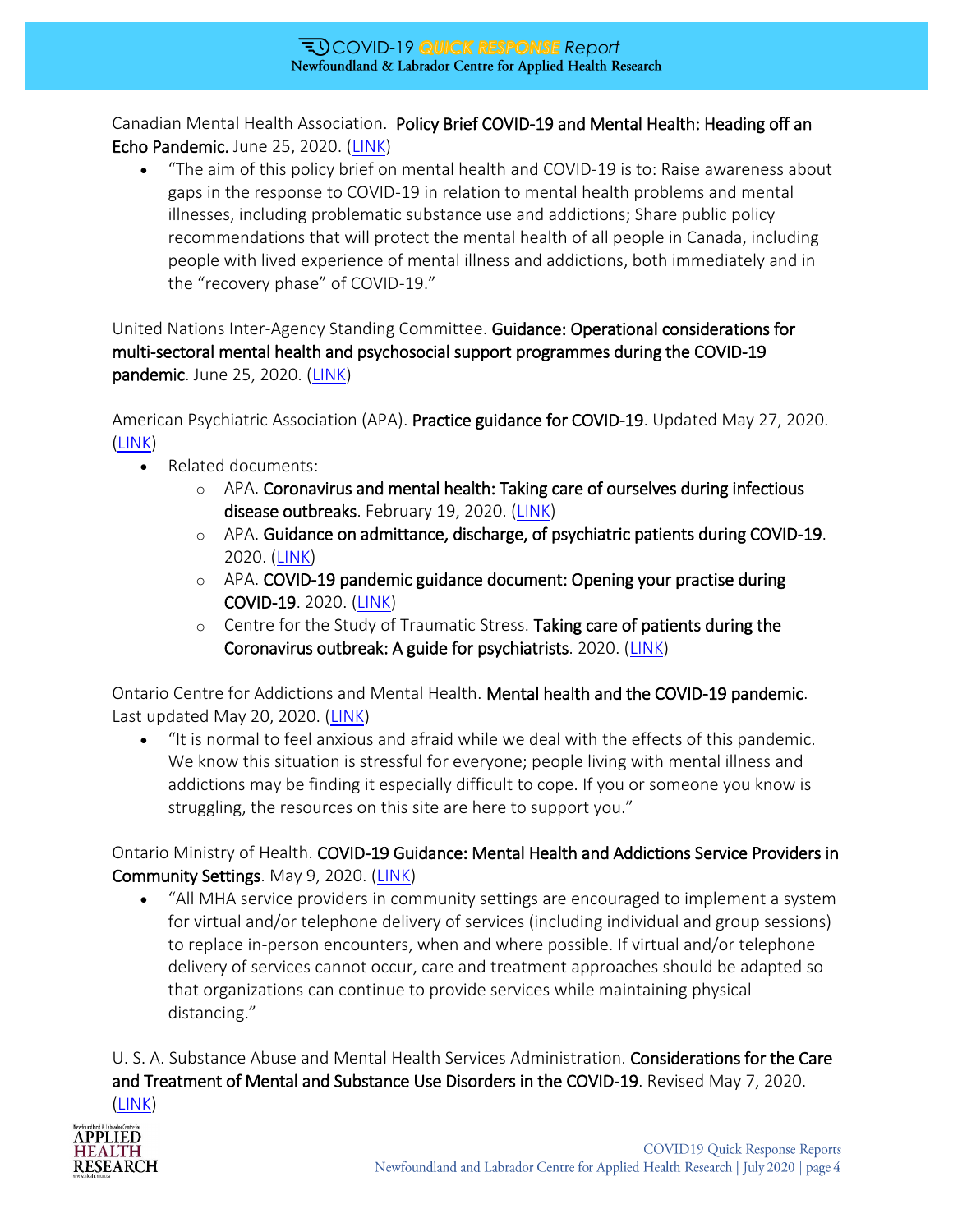- Related documents:
	- o Substance Abuse and Mental Health Services Administration. Considerations for Crisis Centers and Clinicians in Managing the Treatment of Alcohol or Benzodiazepine Withdrawal during the COVID-19 Epidemic. March 19, 2020. [\(LINK\)](https://www.samhsa.gov/sites/default/files/considerations-crisis-centers-clinicians-treatment-alcohol-benzodiazepine-withdrawal.pdf)
	- o Substance Abuse and Mental Health Services Administration. Considerations for Outpatient Mental and Substance Use Disorder Treatment Settings. 2020.[\(LINK\)](https://www.samhsa.gov/sites/default/files/considerations-outpatient-mental-substance-use-disorder-treatment-settings.pdf)

Panchal, N. et al. The Implications of COVID-19 for Mental Health and Substance Use. April 21, 2020. Kaiser Family Foundation. [\(LINK\)](https://www.kff.org/health-reform/issue-brief/the-implications-of-covid-19-for-mental-health-and-substance-use/)

WHO. Mental health and psychosocial considerations during the COVID-19 outbreak. March 18, 2020. [\(LINK\)](https://www.who.int/publications/i/item/mental-health-and-psychosocial-considerations-during-the-covid-19-outbreak)

- Related document:
	- o WHO. Looking after our mental health. 2020. [\(LINK\)](https://www.who.int/campaigns/connecting-the-world-to-combat-coronavirus/healthyathome/healthyathome---mental-health)

### Systematic Reviews

Cochrane Special Collections. Coronavirus (COVID-19): effective options for quitting smoking during the pandemic. May 11, 2020. [\(LINK\)](https://www.cochranelibrary.com/collections/doi/SC000042/full)

## Other Review Articles

CADTH. Gabapentin, Phenobarbital, Diazepam, and Lorazepam for the Treatment of Alcohol Withdrawal: Clinical Effectiveness and Guidelines. June 23, 2020. [\(LINK\)](https://covid.cadth.ca/treatment/clinical-effectiveness-and-guidelines/)

 "While no guidelines were identified regarding managing alcohol withdrawal during a pandemic, literature was identified regarding pharmaceutical options for treating alcohol withdrawal. Guidelines for treating alcohol withdrawal in the emergency department were also identified."

National Collaborating Centre for Methods and Tools. Rapid Review: What is the effect of the COVID-19 pandemic on alcohol use and alcohol-related harms? June 23, 2020. [\(LINK\)](https://www.nccmt.ca/uploads/media/media/0001/02/90c030b02d4714b21ef9204ea1ddbba1a667f977.pdf)

Dubey, M.J. et al. COVID-19 and addiction. Diabetes Metab Syndr. June 9, 2020. [\(LINK\)](https://www.ncbi.nlm.nih.gov/pmc/articles/PMC7282772/)

- "This article analyses the intricate bi-directional relationship between COVID-19 and addiction."
- "People with SUD are at greater risk of worse COVID-19 outcome. There is a surge of addictive behaviors (both new and relapse) including behavioral addiction in this period. Withdrawal emergencies and death are also being increasingly reported. Addicted people are especially facing difficulties in accessing the healthcare services which are making them prone to procure drugs by illegal means."

## Primary Research

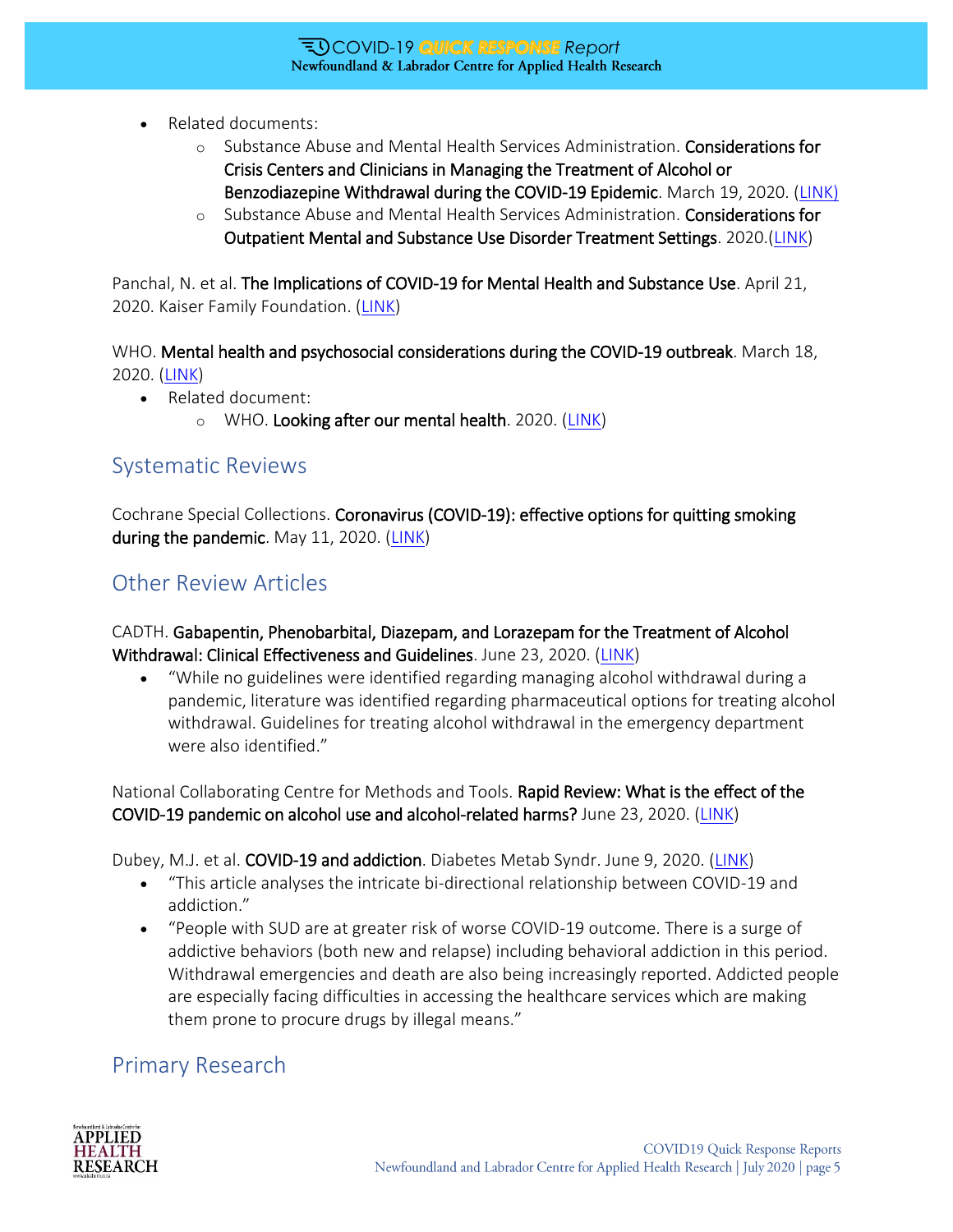Håkansson, A. (2020). Changes in gambling behavior during the COVID19 pandemic—A web survey study in Sweden. International Journal of Environmental Research and Public Health, 17(11), 4013. June 5, 2020. [\(LINK\)](https://www.mdpi.com/1660-4601/17/11/4013)

 "In conclusion, only a minority report increased gambling in response to the pandemic, but this group has markedly higher gambling problems and changes in alcohol consumption, and may represent a sub-group with a particularly high vulnerability. This calls for preventive action in people with higher gambling risks in response to the pandemic."

Narasimha, V.L. et al. Complicated alcohol withdrawal - An unintended consequence of COVID-19 lockdown. Alcohol and Alcoholism. May 13, 2020. [\(LINK\)](https://academic.oup.com/alcalc/article/55/4/350/5835492)

Centre for the Advancement of Best Practices, Responsible Gambling Council. The emerging impact of COVID-19 on gambling in Ontario. May 2020. [\(LINK\)](https://www.responsiblegambling.org/wp-content/uploads/RGC-COVID-and-Online-Gambling-Report_June8.pdf)

Mental Health Research Canada and Pollara Strategic Insights. Mental Health During COVID-19 Outbreak Wave 1. April 2020. [\(LINK\)](https://www.mhrc.ca/wp-content/uploads/2020/05/Full-Report-of-Findings-of-Survey-FINAL.pdf)

### Expert Opinion

Substance use and addictions issues (in general)

Crockford, D. The COVID-19 pandemic and its impact on addiction treatment. Can J Addict. June 3, 2020. [\(LINK\)](https://www.ncbi.nlm.nih.gov/pmc/articles/PMC7309648/)

C.SPAN. Dr. Caleb Alexander on COVID-19 pandemic on addiction. May 30, 2020. [\(LINK\)](https://www.c-span.org/video/?472510-6/washington-journal-dr-caleb-alexander-discusses-covid-19-pandemic-impact-addiction&event=472510&playEvent)

"...just because the pandemic is here doesn't mean that the overdose epidemic has gone away and in fact, in some communities, more people are dying of fentanyl, for example, than were before the pandemic started."

Columb, D. et al. Addiction psychiatry and COVID-19: Impact on patients and service provision. Irish Journal of Psychological Medicine. May 21, 2020. [\(LINK\)](https://www.cambridge.org/core/journals/irish-journal-of-psychological-medicine/article/addiction-psychiatry-and-covid19-impact-on-patients-and-service-provision/160E5C739C518251C7B82CE42D927055/core-reader)

Kar, S.K. et al. COVID-19 pandemic and addiction: Current problems and future concerns. Asian J Psychiatr. April 10, 2020. [\(LINK\)](https://www.sciencedirect.com/science/article/pii/S1876201820301751?via%3Dihub)

Marsden, M. et al. Mitigating and learning from the impact of COVID-19 infection on addictive disorders. Addiction. April 6, 2020. [\(LINK\)](https://onlinelibrary.wiley.com/doi/10.1111/add.15080)

 "An additional concern is evidence that addictive behaviours are exacerbated when there are few other positive reinforcers in the environment—such as pleasurable things to do and people with whom to interact."

Volkow, N. COVID-19: Potential implications for individuals with substance use disorders. National Institute on Drug Abuse. April 6, 2020. [\(LINK\)](https://www.drugabuse.gov/about-nida/noras-blog/2020/04/covid-19-potential-implications-individuals-substance-use-disorders)

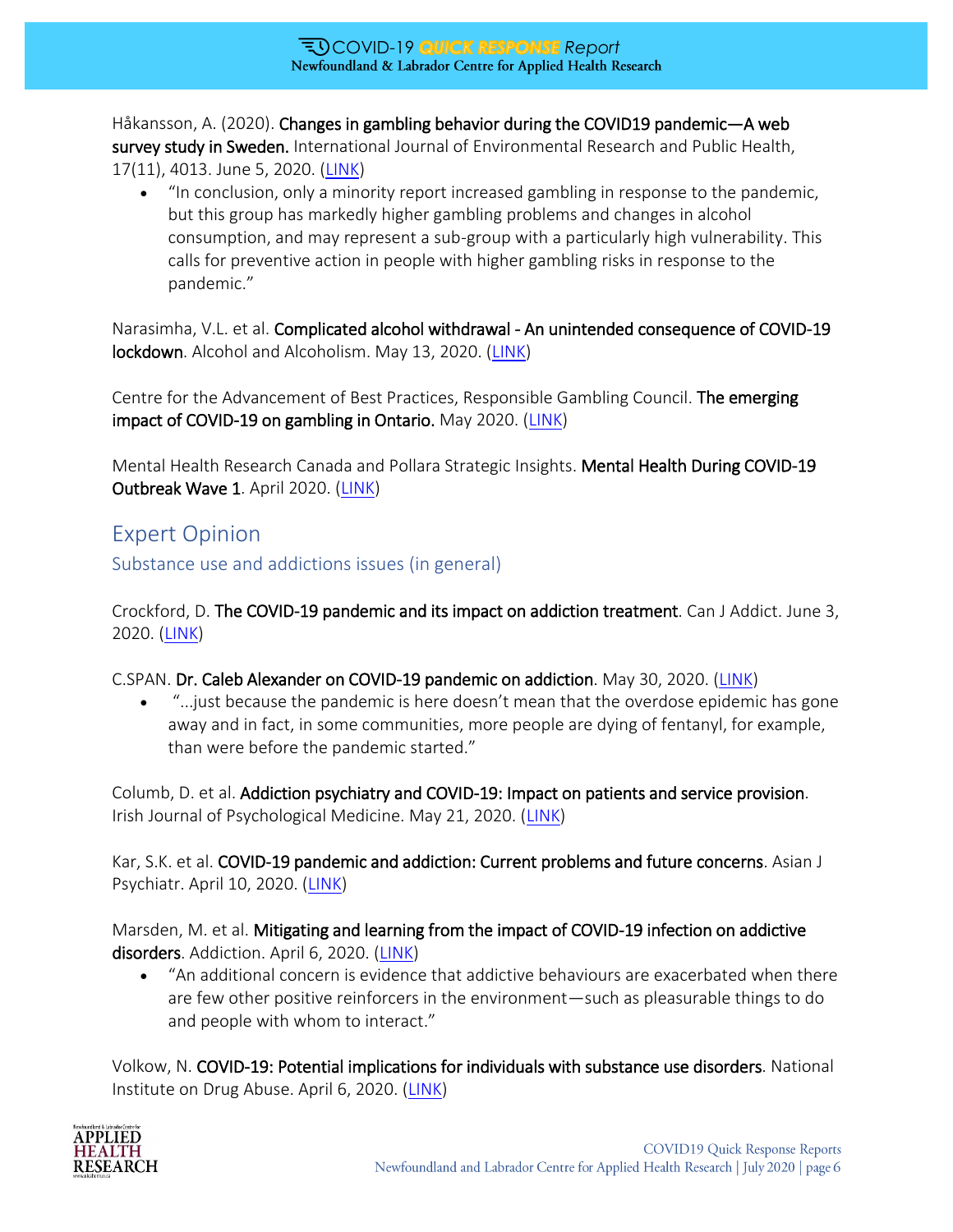Volkow, N.D. Collision of the COVID-19 and addiction epidemics. Annals of Internal Medicine. April 2, 2020. [\(LINK\)](https://www.acpjournals.org/doi/10.7326/M20-1212)

- Related materials:
	- $\circ$  National Institutes of Health. Coping with the collision of public health crises: Collision and substance use disorders. NIH Director's Blog. April 21. 2020. ([LINK\)](https://directorsblog.nih.gov/2020/04/21/coping-with-the-collision-of-public-health-crises-covid-19-and-substance-use-disorders/)

#### Opioid Use

Silva, M.J. et al. The Escalation of the Opioid Epidemic Due to COVID-19 and Resulting Lessons About Treatment Alternatives. The American Journal of Managed Care. July, 2020. [\(LINK\)](http://ajmc.s3.amazonaws.com/_media/_pdf/AJMC_07_2020_Silva%205-28-20%20rev.pdf)

- Related documents:
	- $\circ$  McCann, M. et al. Commentary on the coronavirus pandemic: Anticipating a fourth wave in the Opioid epidemic. Psychological Trauma: Theory, Research, Practice, and Policy. June 4, 2020. [\(LINK\)](https://doi.apa.org/fulltext/2020-38576-001.html)
	- $\circ$  Green, T.C. et al. Opioid use disorder and the COVID-19 pandemic: A call to sustain regulatory easements and further expand access to treatment. Substance Abuse. April 21, 2020. [\(LINK\)](https://www.tandfonline.com/doi/full/10.1080/08897077.2020.1752351)
	- $\circ$  Sun, Y. et al. Editorial: Challenges to opioid use disorders during COVID-19. The American Journal on Addictions. April 13, 2020. [\(LINK\)](https://onlinelibrary.wiley.com/doi/full/10.1111/ajad.13031)
	- $\circ$  Wiley, J.D. et al. COVID-19 during the opioid epidemic Exacerbation of stigma and vulnerabilities. Journal of Rural Health. April 11, 2020. [\(LINK\)](https://onlinelibrary.wiley.com/doi/full/10.1111/jrh.12442)
	- $\circ$  Alexander, G.C. et al. An Epidemic in the midst of a pandemic: Opioid use disorder and COVID-19. Annals of Internal Medicine. April 2, 2020. [\(LINK\)](https://www.acpjournals.org/doi/10.7326/M20-1141)
	- $\circ$  Becker, W.C. When epidemics collide: Coronavirus diseases 2019 (COVID-19) and the opioid crisis. Annals of Internal Medicine. April 2, 2020. [\(LINK\)](https://www.acpjournals.org/doi/full/10.7326/M20-1210?url_ver=Z39.88-2003&rfr_id=ori:rid:crossref.org&rfr_dat=cr_pub%20%200pubmed)

#### Alcohol Use

Clay, C.M. et al. Alcohol use and misuse during the COVID-19 pandemic: A potential public health crisis? The Lancet. April 8, 2020. [\(LINK\)](https://www.thelancet.com/pdfs/journals/lanpub/PIIS2468-2667(20)30088-8.pdf)

 "A risk factor for the onset and maintenance of alcohol misuse and alcohol use disorder is trait impulsivity... impulsivity can moderate stress-induced consumption of alcohol and is also associated with relapse in addicted individuals. Thus, this period of isolation might lead to a spike in alcohol misuse, relapse, and potentially, development of alcohol use disorder in at-risk individuals, therefore placing further strain on addiction and drug and alcohol services, and the health service in general, during and after the pandemic."

#### News Articles

- The Washington Post. 'Cries for help': Drug overdoses are soaring during the coronavirus pandemic. July 1, 2020. [\(LINK\)](https://www.washingtonpost.com/health/2020/07/01/coronavirus-drug-overdose/)
- Rehab4addictions. Mental Health & Addiction during the Coronavirus Pandemic. May 21, 2020. [\(LINK\)](https://www.rehab4addiction.co.uk/blog/addiction-mental-health-coronavirus)
- WHO News Release. Substantial investment needed to avert mental health crisis. May 14, 2020. [\(LINK\)](https://www.who.int/news-room/detail/14-05-2020-substantial-investment-needed-to-avert-mental-health-crisis)